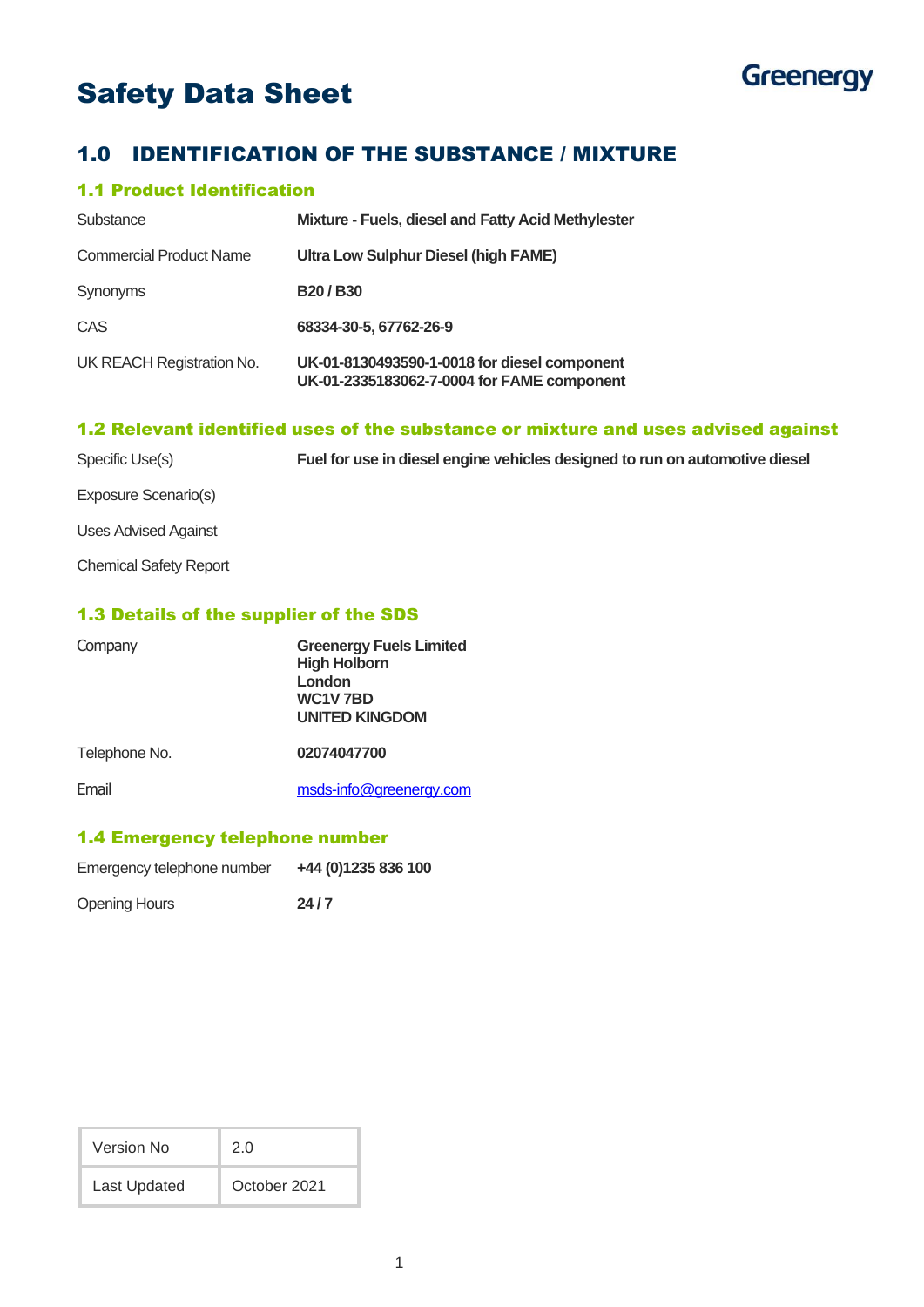# **Greenergy**

# 2.0 HAZARDS IDENTIFICATION

### 2.1 Classification of the substance or mixture

#### **Classification according to GB CLP Regulation (EC 2008/1272/GBRET)**

CLP-Classification: The product is classified as hazardous in accordance with Directive GHS due to the diesel fuel component.

| Flam. Liq. 3              | H <sub>226</sub> |
|---------------------------|------------------|
| Skin Irrit. 2             | H315             |
| Acute Tox. 4 (Inhalation) | H332             |
| Carc. 2                   | H351             |
| Asp.Tox. 1                | H <sub>304</sub> |
| STOT RE <sub>2</sub>      | H373             |
| <b>Aquatic Chronic 2</b>  | H411             |

For the full text of classification codes and/or H-phrases in this section, see section 2.2 below

## 2.2 Label elements

#### **Labelling according to UK CLP Regulation**



| Signal word:                  | Danger                                                                                  |
|-------------------------------|-----------------------------------------------------------------------------------------|
| <b>CLP Hazard statements:</b> | H226 - Flammable liquid and vapour.                                                     |
|                               | H304 - May be fatal if swallowed and enters airways.                                    |
|                               | H315 - Causes skin irritation.                                                          |
|                               | H332 - Harmful if inhaled.                                                              |
|                               | H351 - Suspected of causing cancer                                                      |
|                               | H373 - May cause damage to organs through prolonged or repeated exposure                |
|                               | H411 - Toxic to aquatic life with long lasting effects.                                 |
|                               | CLP Precautionary statements: P261 - Avoid breathing vapours.                           |
|                               | P280 - Wear protective gloves.                                                          |
|                               | P301+P310 - If swallowed, immediately call a doctor.                                    |
|                               | P331 - Do NOT induce vomiting                                                           |
|                               | P501 - Dispose of contents/container to hazardous or special waste collection<br>point. |

# **Labelling according to Directives GB CLP (EC 2008/1272/GBRET)**

Not relevant

#### **Other Hazards**

Not relevant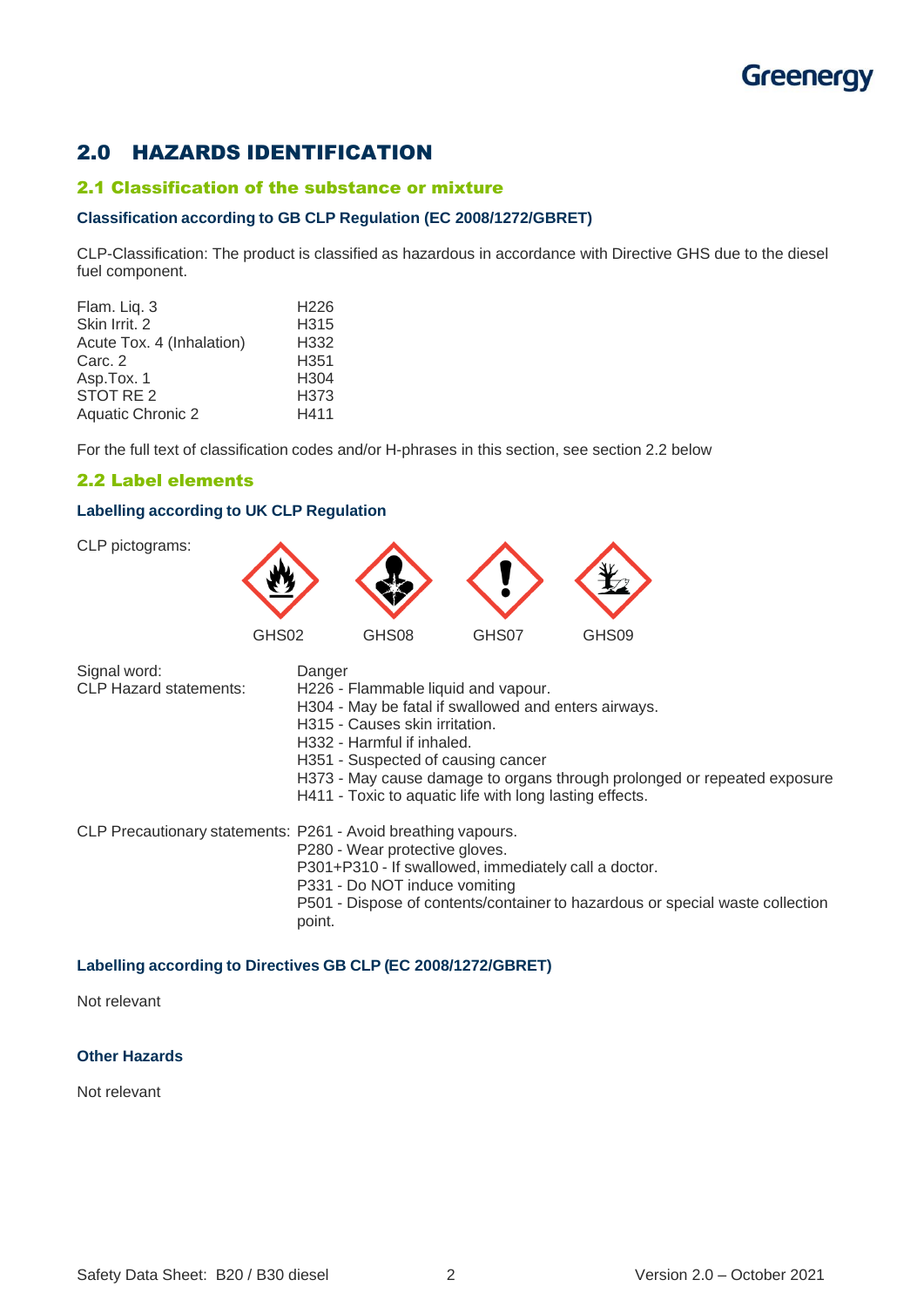

# 3.0 COMPOSITION / INFORMATION ON INGREDIENTS

## 3.1 Substances

| Substance name                                       | <b>Product Identifier</b>      |                                         | $\frac{0}{2}$ | <b>Classification according to</b><br>(EC 2008/1272/GBRET)<br>[CLP / GHS]                                                                                                      |
|------------------------------------------------------|--------------------------------|-----------------------------------------|---------------|--------------------------------------------------------------------------------------------------------------------------------------------------------------------------------|
| Fuels, diesel                                        | CAS no:<br>EC no:<br>EC Index: | 68334-30-5<br>269-822-7<br>649-224-00-6 | $70 - 90\%$   | H226 - Flam. Liq. 3<br>H315 - Skin Irrit. 2<br>H332 - Acute Tox. 4 (Inhalation)<br>H351 - Carc. 2<br><b>H373 - STOT RE 2</b><br>H411 - Aquatic Chronic 2<br>H304 - Asp. Tox. 1 |
| Fatty acids.C14-18<br>and C16-18-unsatd<br>Me esters | CAS no:<br>$EC$ no:            | 67762-26-9<br>267-007-0                 | $10 - 30%$    | Non-hazardous                                                                                                                                                                  |

For the full text of classification codes and/or H-phrases in this section, see section 2.2

## 3.2 Mixtures

Not applicable

# 4.0 FIRST AID MEASURES

## 4.1 Description of first aid measures

| Inhalation:   | Keep at rest.<br>Move to fresh air.<br>Consult a physician if necessary.                                                   |
|---------------|----------------------------------------------------------------------------------------------------------------------------|
| Skin contact: | After contact with skin, wash immediately with plenty of soap and water.<br>If skin irritation persists, call a physician. |
| Eye contact:  | Rinse immediately with plenty of water, also under the eyelids, for at least 15<br>minutes.<br>Obtain medical attention.   |
| Ingestion:    | Do NOT induce vomiting.<br>Rinse mouth.<br>Drink plenty of water.<br>Obtain medical attention.                             |

## 4.2 Most important symptoms and effects, both acute and delayed

| Inhalation:   | May cause irritation of respiratory tract. Inhalation of high vapour concentrations<br>may cause symptoms like headache, dizziness, tiredness, nausea and vomiting. |
|---------------|---------------------------------------------------------------------------------------------------------------------------------------------------------------------|
| Skin contact: | Repeated exposure may cause skin dryness or cracking.                                                                                                               |
| Eye contact:  | Contact with eyes may cause irritation.                                                                                                                             |
| Ingestion:    | Harmful: may cause lung damage if swallowed. Ingestion may cause<br>gastrointestinal irritation, nausea, vomiting and diarrhoea.                                    |

# 4.3 Indication of immediate medical attention and special treatment needed

No data available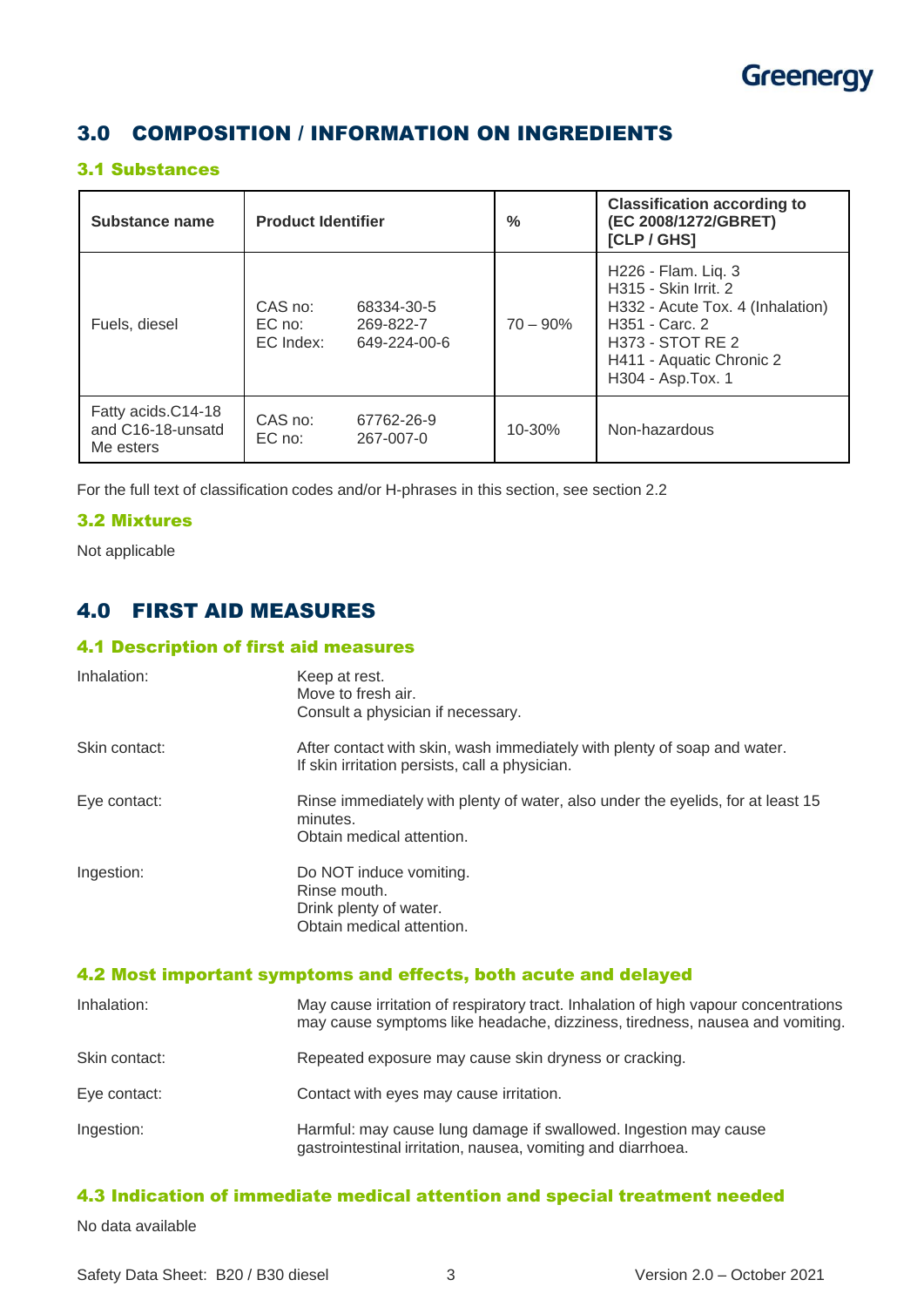# **Greenergy**

# 5.0 FIRE-FIGHTING MEASURES

# 5.1 Extinguishing media

Suitable extinguishing media: Use dry chemical, CO2, water spray or alcohol resistant foam.

Extinguishing media which High volume water jet shall not be used for safety reasons:

## 5.2 Special hazards arising from the substance or mixture

| Fire Hazard:      | Combustible material                                                                                                                                                                                                                                                                                                                                                                                                                                                                                          |
|-------------------|---------------------------------------------------------------------------------------------------------------------------------------------------------------------------------------------------------------------------------------------------------------------------------------------------------------------------------------------------------------------------------------------------------------------------------------------------------------------------------------------------------------|
| Specific hazards: | Vapours may form explosive mixture with air. Vapours are heavier than air and<br>may spread along floors. Flash back possible over considerable distance. The<br>pressure in sealed containers can increase under the influence of heat. Cool<br>containers / tanks with water spray. Burning produces noxious and toxic fumes.<br>Possible decomposition products are: COx, H2S, SOx Fire residues and<br>contaminated fire extinguishing water must be disposed of in accordance with<br>local regulations. |
|                   |                                                                                                                                                                                                                                                                                                                                                                                                                                                                                                               |

## 5.3 Advice for firefighters

Special protective equipment Wear personal protective equipment. Wear self-contained breathing apparatus for fire-fighters: for firefighting if necessary.

# 6.0 ACCIDENTAL RELEASE MEASURES

#### 6.1 Personal precautions, protective equipment and emergency procedures

Personal precautions: Wear personal protective equipment. See also section 8. Evacuate personnel to safe areas. Avoid contact with skin, eyes and clothing. Do not breathe vapours or spray mist. Do not smoke.

#### 6.2 Environmental precautions

Environmental precautions: Do not flush into surface water or sanitary sewer system.

#### 6.3 Methods and materials for containment and cleaning up

Methods for cleaning up: Remove all sources of ignition. Do not use tools which may produce sparks. Prevent further leakage or spillage if safe to do so. Soak up with inert absorbent material (e.g. sand, silica gel, acid binder, universal binder, sawdust). Dam up. Sweep up and shovel into suitable containers for disposal. After cleaning, flush away traces with water. Dispose of in accordance with local regulations.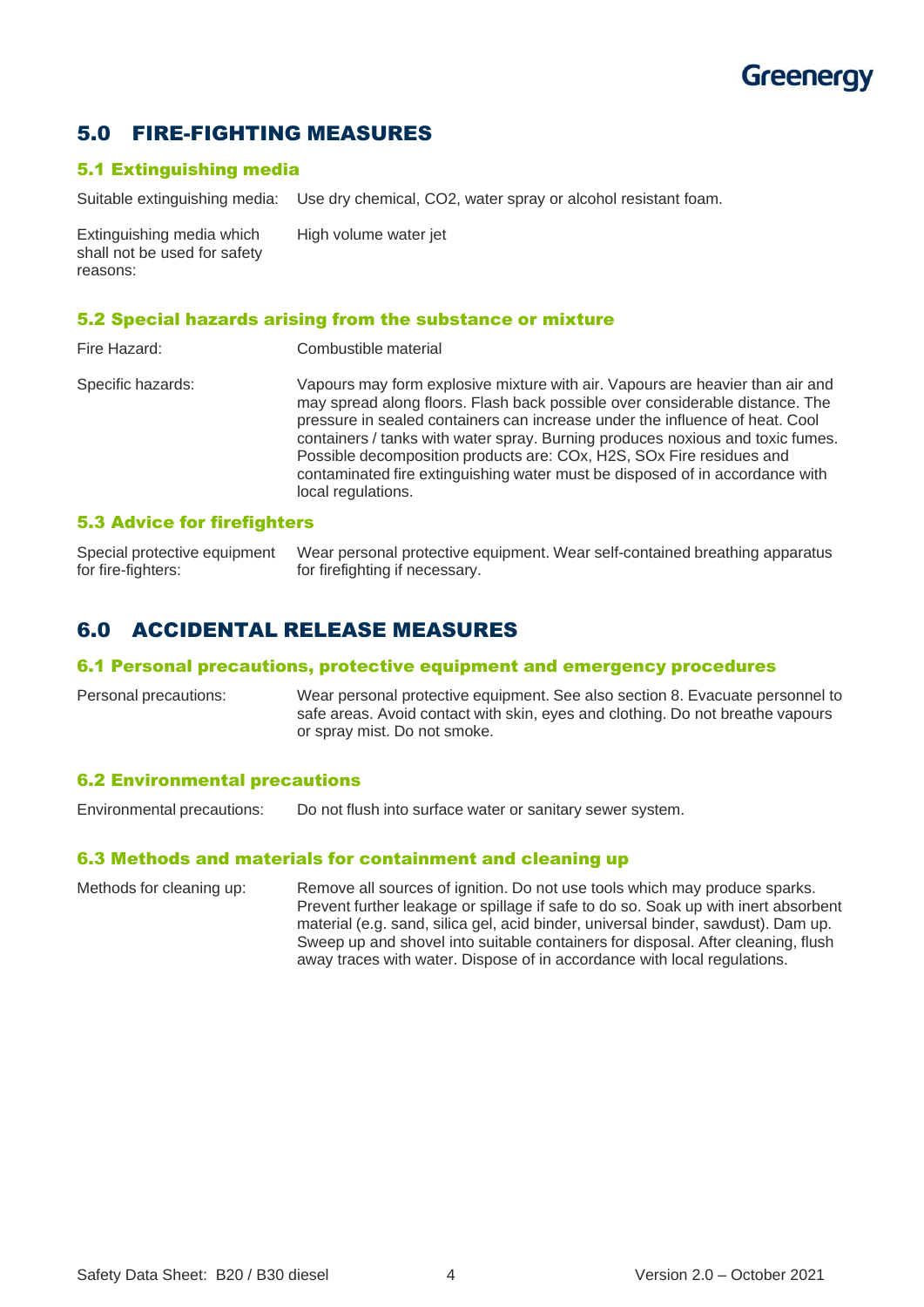

# 7.0 HANDLING AND STORAGE

# 7.1 Precautions for safe handling

| Handling:         | Wear personal protective equipment. See also section 8 Always replace cap<br>after use. Avoid contact with skin, eyes and clothing. Do not breathe vapours or<br>spray mist. Use only in well-ventilated areas. Keep away from food, drink and<br>animal feeding stuffs. |
|-------------------|--------------------------------------------------------------------------------------------------------------------------------------------------------------------------------------------------------------------------------------------------------------------------|
|                   | 7.2 Conditions for safe storage, including any incompatibilities                                                                                                                                                                                                         |
| Storage:          | Do not store near or with any of the incompatible materials listed in section 10.<br>Store in original container. Keep tightly closed in a dry, cool and well-ventilated<br>place.                                                                                       |
| Hygiene measures: | Handle in accordance with good industrial hygiene and safety practice.<br>Wash hands and face before breaks and immediately after handling the product.<br>Use only in area provided with appropriate exhaust ventilation.                                               |

# 7.3 Specific end use(s)

| see Exposure scenarios |
|------------------------|
|                        |

# 8.0 EXPOSURE CONTROLS/PERSONAL PROTECTION

see Exposure scenarios

# 8.1 Control parameters

| Component:                     | Fuels, diesel (68334-30-5)             |
|--------------------------------|----------------------------------------|
| TLV-TWA $(mg/m3)$ :            | 100 (Belgium)                          |
| TLV-STEL (mg/m <sup>3</sup> ): | (mist) 10 (United Kingdom); 3 (Sweden) |
| DNEL:                          | see Exposure scenarios                 |
| PNEC:                          | see Exposure scenarios                 |

## 8.2 Exposure controls

| Respiratory protection: | In case of insufficient ventilation wear suitable respiratory equipment.<br>Recommended Filter type: A (EN 141) Respirator with a half face mask (EN<br>140) Full face mask (EN 136)                                                                                                                                                                                                                                                                                                                               |
|-------------------------|--------------------------------------------------------------------------------------------------------------------------------------------------------------------------------------------------------------------------------------------------------------------------------------------------------------------------------------------------------------------------------------------------------------------------------------------------------------------------------------------------------------------|
| Hand protection:        | Wear chemically resistant gloves tested for breakthrough time for gas oil in<br>accordance with EN374. The selection of specific gloves for a specific<br>application and time of use in a working area, should also take into account<br>other factors on the working space, such as (but not limited to): other chemicals<br>that are possibly used, physical requirements (protection against cutting/drilling,<br>skill, thermal protection), and the instructions/specification of the supplier of<br>gloves. |
| Eye protection:         | Safety glasses (EN 166)                                                                                                                                                                                                                                                                                                                                                                                                                                                                                            |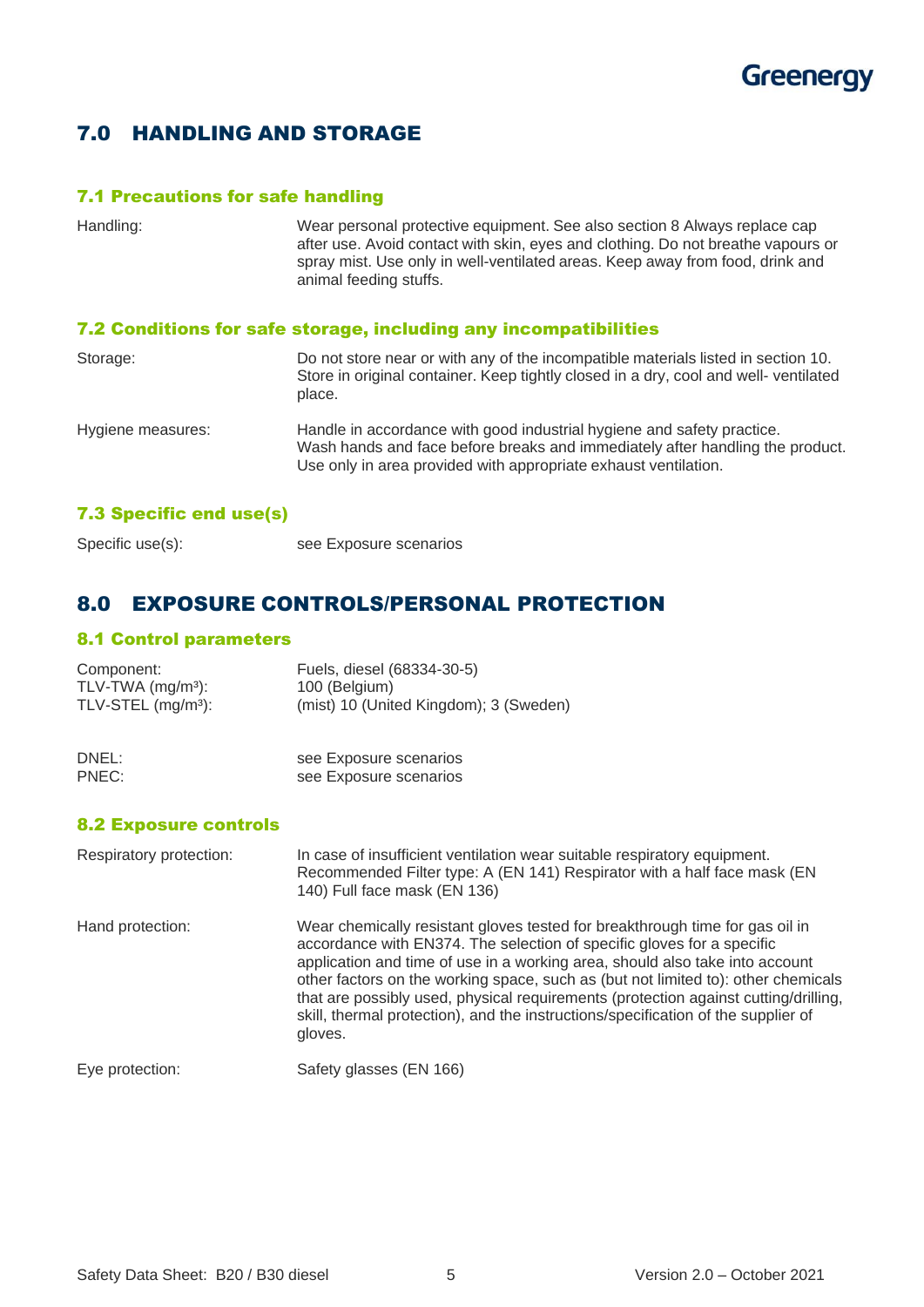# 9.0 PHYSICAL AND CHEMICAL PROPERTIES

## 9.1 Information on basic physical and chemical properties

| Appearance:                   | liquid                                      |
|-------------------------------|---------------------------------------------|
| Colour:                       | no data available                           |
| Odour:                        | characteristic                              |
| pH:                           | no data available                           |
| Boiling point/boiling range:  | ca. 170 - 370 °C                            |
| Melting point/range:          | no data available                           |
| Flash point:                  | ca. > 55 °C                                 |
| Explosive properties:         | no data available                           |
| Oxidizing properties:         | no data available                           |
| Evaporation rate:             | no data available                           |
| Vapour pressure:              | $\sim$ < 1 hPa @ 20°C                       |
| Vapour density:               | no data available                           |
| Solubility in other solvents: | slightly soluble (<20 mg/l, $20^{\circ}$ C) |
| Viscosity:                    | $2.0 - 4.5$ mm/s <sup>2</sup> @ 40°C        |
| Density:                      | 820 - 840 kg/m <sup>3</sup> @ 15°C          |
| Partition coefficient:        | $\sim$ > 3 (n-octanol/water)                |

## 9.2 Other information

No data available

# 10.0 STABILITY AND REACTIVITY

#### 10.1 Reactivity

Reactivity: Flammable liquid

See also section 10.5

# 10.2 Chemical stability

Stability: Stable under normal conditions.

## 10.3 Possibility of hazardous reactions

No data available

# 10.4 Conditions to avoid

Conditions to avoid: Heat, flames and sparks.

#### 10.5 Incompatible materials

Incompatible materials: Incompatible with strong acids and oxidizing agents. Bases

## 10.6 Hazardous decomposition products

| Hazardous decomposition products: | Burning produces noxious and toxic fumes. Possible decomposition |
|-----------------------------------|------------------------------------------------------------------|
|                                   | products are: COx, H <sub>2</sub> S and SOx.                     |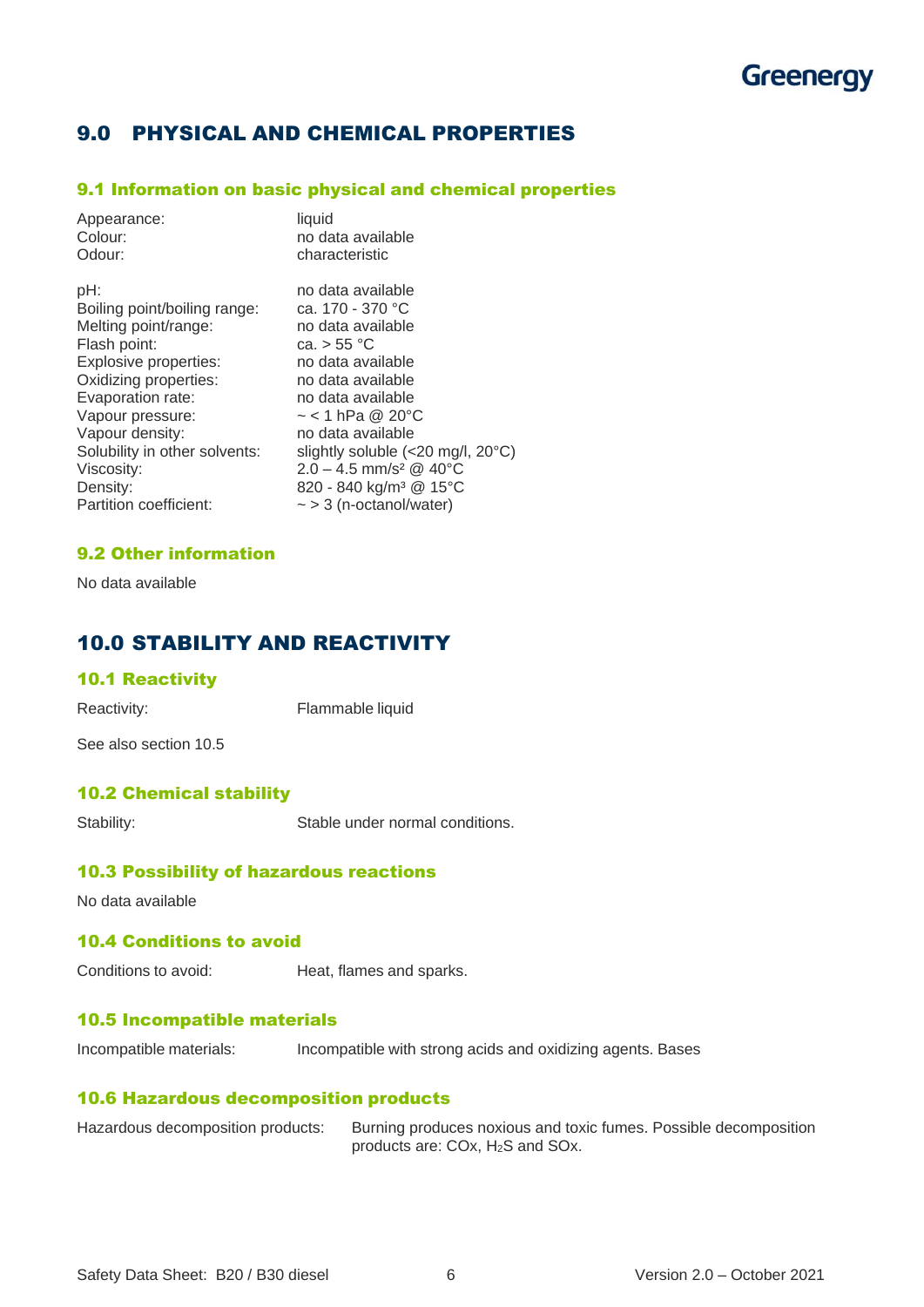# **Greenergy**

# 11. TOXICOLOGICAL INFORMATION

# 11.1 Information on toxicological effects

#### **General Information**

| <b>Acute toxicity</b> |                                                                                                                                                                        |
|-----------------------|------------------------------------------------------------------------------------------------------------------------------------------------------------------------|
| Component:            | Fuels, diesel (68334-30-5)                                                                                                                                             |
| LD50/oral/rat:        | $> 5000$ mg/kg                                                                                                                                                         |
| Inhalation:           | May cause irritation of respiratory tract. Inhalation of high vapour concentrations<br>may cause symptoms like headache, dizziness, tiredness, nausea and<br>vomiting. |
| Skin contact:         | Repeated exposure may cause skin dryness or cracking. Eye contact<br>Contact with eyes may cause irritation.                                                           |
| Ingestion:            | Harmful: may cause lung damage if swallowed. Ingestion may cause<br>gastrointestinal irritation, nausea, vomiting and diarrhoea.                                       |
| Chronic toxicity      |                                                                                                                                                                        |
| Chronic toxicity:     | Limited evidence of a carcinogenic effect.                                                                                                                             |
| Further information   |                                                                                                                                                                        |
| No data available     |                                                                                                                                                                        |

# 12. ECOLOGICAL INFORMATION

# 12.1 Toxicity

| Ecotoxicity effects: | Toxic to aquatic organisms, may cause long-term adverse effects in the aquatic<br>environment. |
|----------------------|------------------------------------------------------------------------------------------------|
| Component:           | Fuels, diesel (68334-30-5)                                                                     |

LC50/96h/fish: 54 mg/l (Jordanella floridae)

## 12.2 Persistence and degradability

Persistence and degradability: No information available.

## 12.3 Bioaccumulative potential

Bioaccumulation: May cause bioaccumulation.<br>Partition coefficient:  $\sim$  > 3 (n-octanol/water)  $\sim$  > 3 (n-octanol/water)

## 12.4 Mobility in soil

Mobility: slightly soluble (Ethanol)

# 12.5 Results of PBT and vPvB assessment

No data available

## 12.6 Other adverse effects

No data available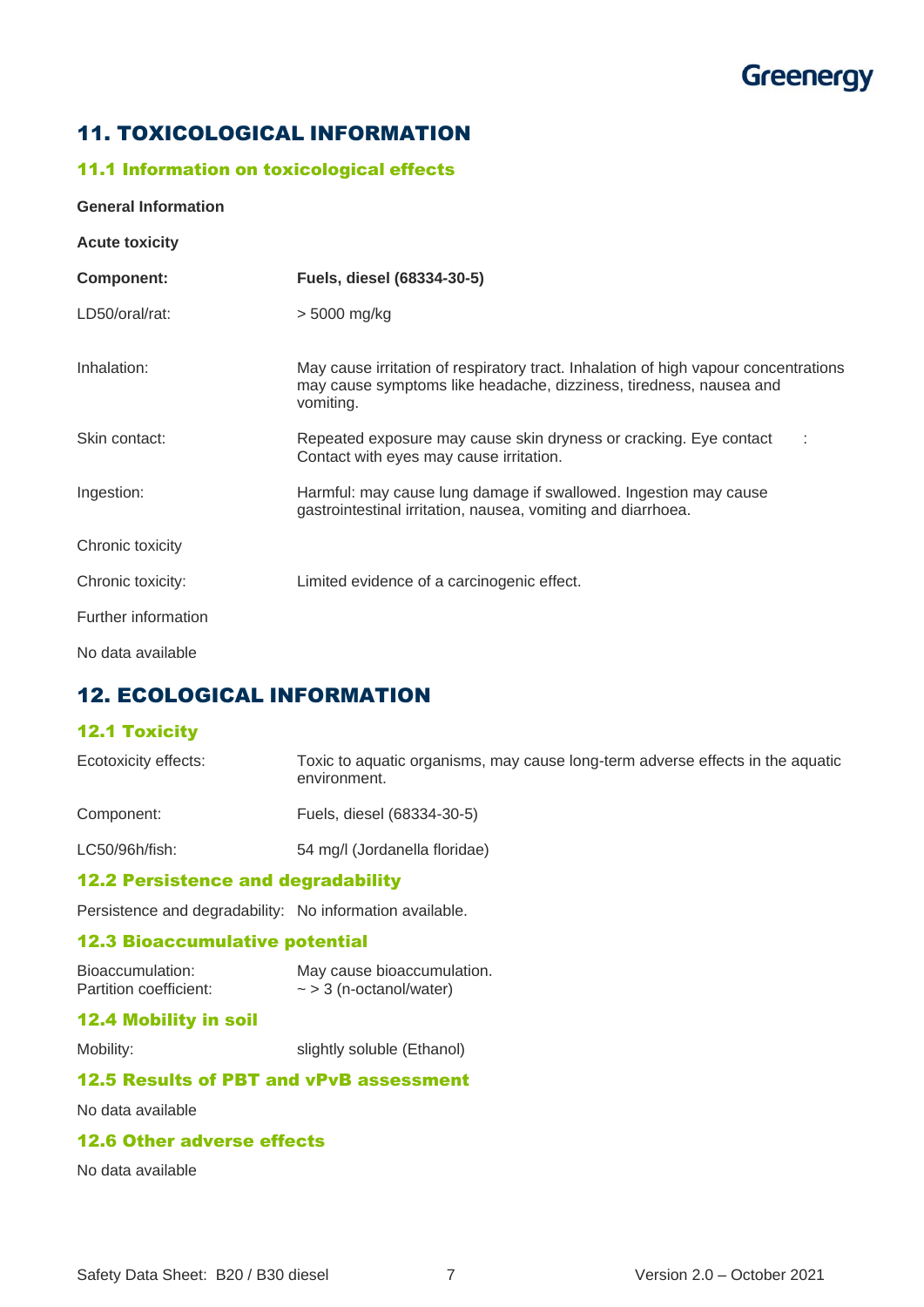

# 13.0 DISPOSAL CONSIDERATIONS

#### 13.1 Waste treatment methods

| Waste from residues /                                       | In accordance with local and national regulations. Do not burn, or use a                                                                                                                                                                                                          |
|-------------------------------------------------------------|-----------------------------------------------------------------------------------------------------------------------------------------------------------------------------------------------------------------------------------------------------------------------------------|
| unused products:                                            | cutting torch on, the empty drum. Do not puncture or incinerate.                                                                                                                                                                                                                  |
| Codes of waste<br>(2001/573/EC, 75/442/EEC,<br>91/689/EEC): | The following Waste Codes are only suggestions: 130701 - fuel oil and diesel<br>150110 - packaging containing residues of or contaminated by dangerous<br>substances Waste codes should be assigned by the user, preferably in discussion<br>with the waste disposal authorities. |

# 14. TRANSPORT INFORMATION

Transportation information is based on diesel component ≥ 70% (v/v). FAME component is classed as nonhazardous.

#### 14.1 UN Number

UN number : 1202

## 14.2 UN proper shipping name

Proper shipping name : GAS OIL / DIESEL FUEL / HEATING OIL, LIGHT

#### 14.3 Transport hazard class(es)

#### **14.3.1 Overland transport**

Class: 3 - Flammable liquids Danger code: 30 ADR classification code:<br>ADR danger labels: 3 -



Orange plates:

| 30  |
|-----|
| 202 |

| ADR tunnel restriction code: | D/E ADR          |
|------------------------------|------------------|
| limited quantities:          | LO <sub>07</sub> |
| ADR excepted quantities:     | F <sub>1</sub>   |

#### **Inland waterway transport (ADN/ADNR)**

| ADNR class:             | З                                      |
|-------------------------|----------------------------------------|
| 14.3.2 Transport by sea |                                        |
| Class:<br>EmS:          | 3 - Flammable liquids<br>$F-E$ , $S-E$ |
| 14.3.3 Air transport    |                                        |

Class: 3 - Flammable liquids